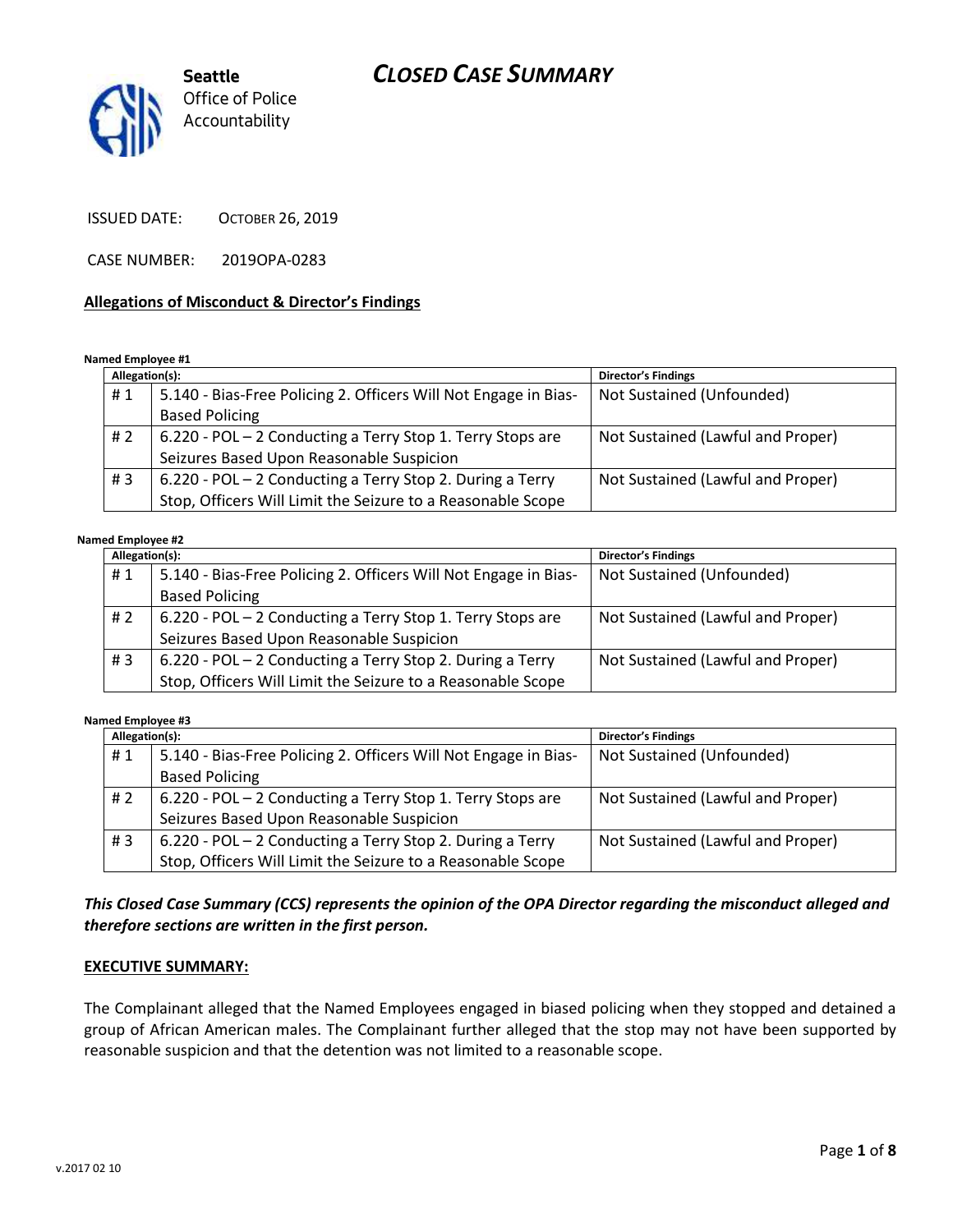

OPA CASE NUMBER: 2019OPA-0283

#### **SUMMARY OF INVESTIGATION:**

On April 22, 2019, officers, including the Named Employees, were dispatched to a report of an individual with a gun outside of a K-8 school in South Seattle. The report of a gun was made by employees of the school. One of the employees, a school security guard, alleged that he saw a group of males outside of the front of the school and that one of those males possessed a handgun. The school security guard described the individual who possessed the handgun as an African American male wearing a light blue jacket. The school security guard reported that the group then walked to the back of the school. Given the observations of the school security guard, the school was placed on lockdown.

The officers' response to the school was captured on Body Worn Video (BWV). The BWV indicated that the officers located a group of six juvenile males – referred to here as the individuals – situated behind the school in a playground. The officers approached the individuals with their firearms drawn but not pointed. As they approached, the officers told the individuals to put their hands up and asked whether any of them had a gun. The individuals responded that they did not. When all of the individuals had their hands up, Named Employee #1 (NE#1) holstered his firearm (after confirming with his fellow officers that they were backing him) and walked several steps towards the individuals to engage them. During this time, he had his hands up in the air. He told them of the report that they were passing around a handgun. He told them that the officers needed to verify what was going on by speaking to a witness. One of the individuals called out that they were passing around a cell phone.

NE#1 then walked towards the school to locate and speak with the witness. Named Employee #2 (NE#2) and Named Employee #3 (NE#3) remained where they were and were joined by other officers. The officers collectively approached the individuals and told them to sit down while keeping their hands up. The officers told the individuals that they were being detained to investigate a report of possession of a handgun. Approximately three minutes after the officers first made contact with the individuals (around five minutes after the officers responded to the school), officers began placing them into handcuffs and began frisking their outer clothing to determine whether they were armed. No handgun was found at that time.

During this time, NE#1 continued investigate the report of a handgun and searched for the witness who had observed the handgun. He spoke to several other persons who were working in the vicinity of the rear of the school. Those persons stated that they saw the individuals but that they did not observe a handgun. Around eleven minutes after arriving on scene, NE#1 located the school security guard who was speaking with another officer. The school security guard previously told that other officer that he observed an African American male wearing a light blue jacket with a what appeared to be a semi-automatic handgun in his waistband. The school security guard stated that he believed it was a handgun because he saw the grip. The security guard specifically indicated that he saw the African American male wearing the light blue jacket show the handgun to another African American male wearing black clothes and red high-tops. The school security guard physically pointed to two of the males in the group of individuals who matched the clothing description. The school security guard stated that what he saw did not appear to be a cell phone. He stated that he observed the handgun get placed into a bag. He noted that there was prior history of people storing contraband in and around the school grounds. When NE#1 walked over, the school security guard repeated to NE#1 the general substance of what he saw and further stated that the group was passing the handgun around.

NE#1 walked back over to where the individuals were seated and handcuffed. He spoke to the other officers and confirmed that the individuals had been frisked. NE#1 determined that the African American male wearing the light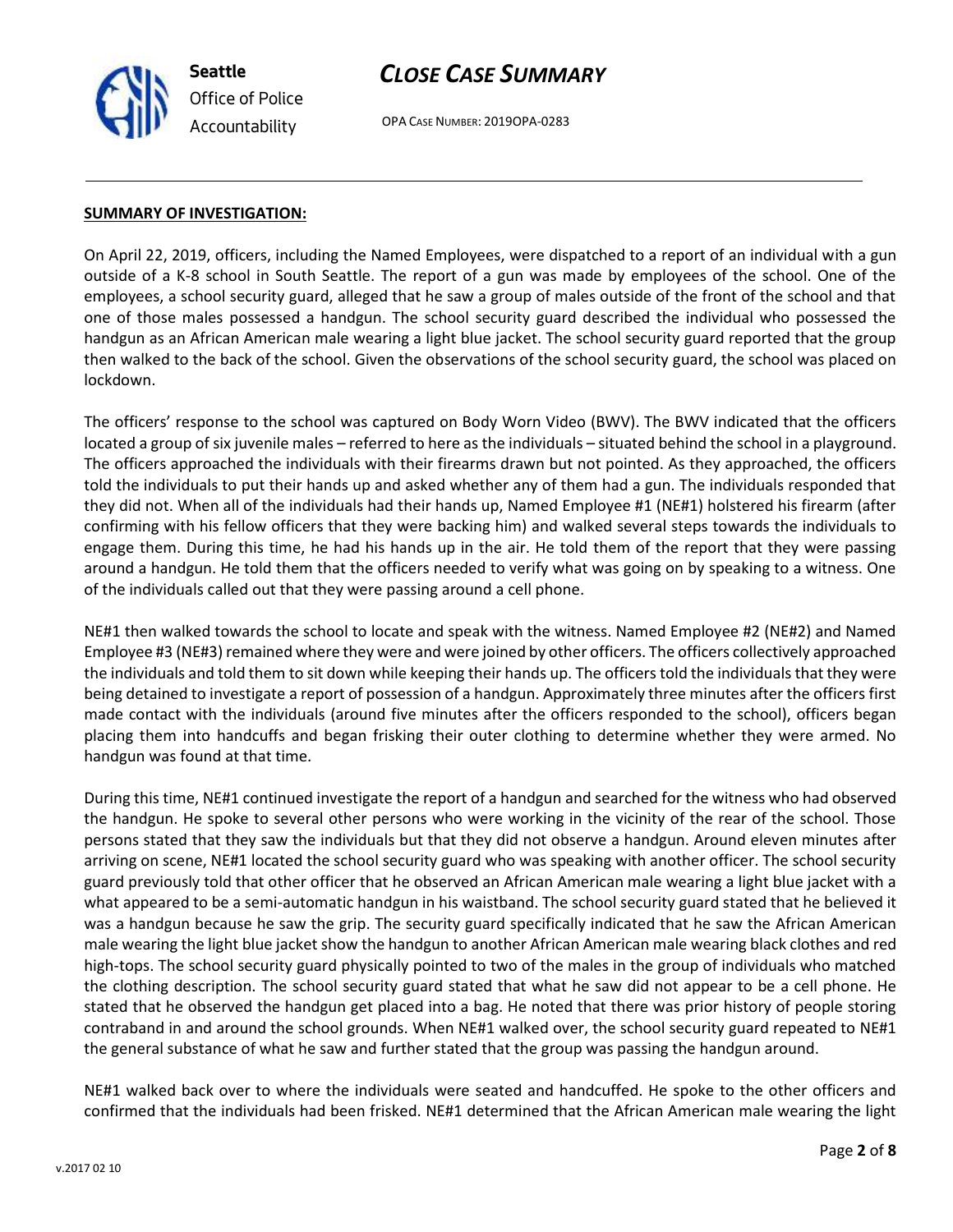

OPA CASE NUMBER: 2019OPA-0283

blue jacket had not yet been frisked and the frisk was effectuated by NE#2. At this time, shift change from First to Second Watch was approaching. The officers discussed handing this investigation over to Second Watch. Approximately 18 minutes after arriving on scene, and nearly 13 minutes after the individuals had been placed into handcuffs, the officers made the decision to call for a K-9 officer to come to the scene to search for a handgun. The K-9 in question was specifically trained for that purpose.

The officers separated the African American male with the light blue jacket and the African American male with the black clothes and red high-tops from the rest of the group to question them concerning the handgun. This was due to the fact that they were the two individuals specifically identified by the school security guard. Both denied having a handgun or an airsoft gun. Another officer told them that a dog was coming to the scene to look for the gun. However, they continued to deny that they possessed a handgun.

Approximately 15 minutes after the individuals had been handcuffed, NE#1, a senior officer, a supervisor, and the Second Watch officer assuming control of the scene began discussing whether to place the individuals – and, specially, the African American male with the light blue jacket and the African American male with the black clothes and red high-tops – under arrest and to transport them to the precinct. The senior officer opined that they did not have sufficient evidence to do so at that point and that this matter should be documented in a report and the individuals released. The officers discussed reviewing security video from the school to see whether it showed the handgun. They also made the decision to continue their investigation and the detention of the individuals pending the arrival of the K-9 officer, who was on the way to the scene.

Approximately 40 minutes after the detention was effectuated, the K-9 officer arrived on scene. The K-9 officer conducted a search for the handgun on the school grounds. At around 65 minutes into the detention, the K-9 was walked by the individuals and did not indicate that any possessed a handgun. Two minutes later, the decision was made to terminate the detention. The individuals' handcuffs were removed, and they were informed that they were free to leave. The individuals were given SPD business cards with the incident numbers written on them. The lockdown of the school was then lifted.

The officers completed a General Offense Report concerning this incident, as well as documented the detentions of the individuals in *Terry* Templates. Lastly, a complaint of pain from the handcuffing was made by the African American male wearing the light blue jacket. This was documented as a Type I use of force. As no officers actually pointed their firearms at the individuals or used other reportable force, no further force documentation was completed.

One of the individuals later disclosed what had occurred to the Complainant, who worked with him in an afterschool program. The Complainant noted that the individual was very negatively affected by the incident. She recounted that the individual said that he was stopped "aggressively" by the police, that he was searched 4 to 5 times, that multiple officers had firearms drawn on him and his companions, and that he was accused of lying. The Complainant initiated this complaint on the individual's behalf because:

> working with young people that already deal with a lot of trauma, expecting them to just go on and make their way to school after they've had weapons drawn on them, and then detained for a pretty long period of time, and questioned—in my opinion, is problematic, and makes the relationship between communities that are hyper-policed and between the police that much more tenuous. And in particular for the young people that I work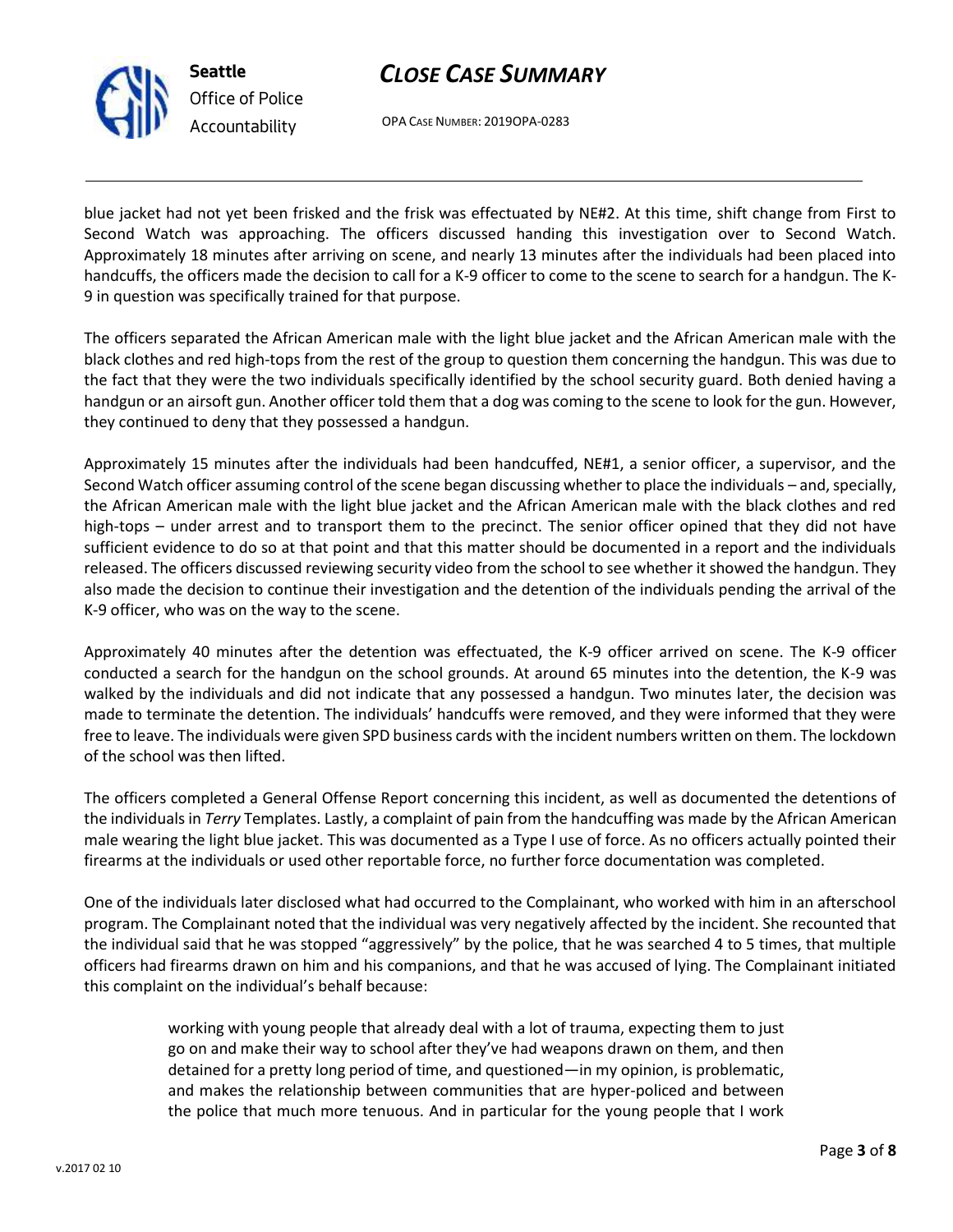OPA CASE NUMBER: 2019OPA-0283

with as a service provider—provider—that works with young people that often times have routine encounters with police officers, this particular encounter was very disconcerting to me, but it also left this young person in a very extreme state of trauma.

#### **ANALYSIS AND CONCLUSIONS:**

### **Named Employee #1 - Allegations #1** *5.140 - Bias-Free Policing 2. Officers Will Not Engage in Bias-Based Policing*

While not explicitly alleged, OPA construed the Complainant to be asserting a bias policing allegation. Specifically, OPA interpreted the Complainant to be alleging that the individuals' status as African Americans was a factor in their detention and treatment in this case.

SPD policy prohibits biased policing, which it defines as "the different treatment of any person by officers motivated by any characteristic of protected classes under state, federal, and local laws as well other discernible personal characteristics of an individual." (SPD Policy 5.140.) This includes different treatment based on the race of the subject. (*See id*.)

Based on a review of the evidence, OPA concludes that the stop, detention, and handcuffing of the individuals was based on the initial 911 call received concerning this incident and the identification of the individuals as those potentially possessing a handgun by the school security guard. Notably, the school security guard pointed out the individuals as the potential suspects and, specifically, identified the African American male with the light blue jacket and the African American male with the black clothes and red high-tops as possessing the handgun. While the individuals' race did play a substantial factor in the law enforcement action taken towards them, it was due to the fact that they matched the description provided by an eyewitness rather than due to animus or disparate treatment by the Named Employees.

Given this and when applying a preponderance of the evidence standard, I find that the Named Employees did not violate the Department's biased policing policy during this incident and I accordingly recommend that this allegation be Not Sustained – Unfounded.

### Recommended Finding: **Not Sustained (Unfounded)**

#### **Named Employee #1 - Allegation #2** *6.220 - POL – 2 Conducting a Terry Stop 1. Terry Stops are Seizures Based Upon Reasonable Suspicion*

SPD Policy 6.220-POL-1 governs *Terry* stops and stands for the proposition that *Terry* stops are seizures of an individual and, as such, must be based on reasonable suspicion in order to be lawful. SPD Policy defines a *Terry* stop as: "A brief, minimally invasive seizure of a suspect based upon articulable reasonable suspicion in order to investigate possible criminal activity." (SPD Policy 6.220-POL-2(b).) SPD Policy further defines reasonable suspicion as: "Specific, objective, articulable facts, which, taken together with rational inferences, would create a wellfounded suspicion that there is a substantial possibility that a subject has engaged, is engaging or is about to engage in criminal conduct." (*Id*.) Whether a *Terry* stop is reasonable is determined by looking at "the totality of the circumstances, the officer's training and experience, and what the officer knew before the stop." (*Id*.) While



**Seattle** *Office of Police Accountability*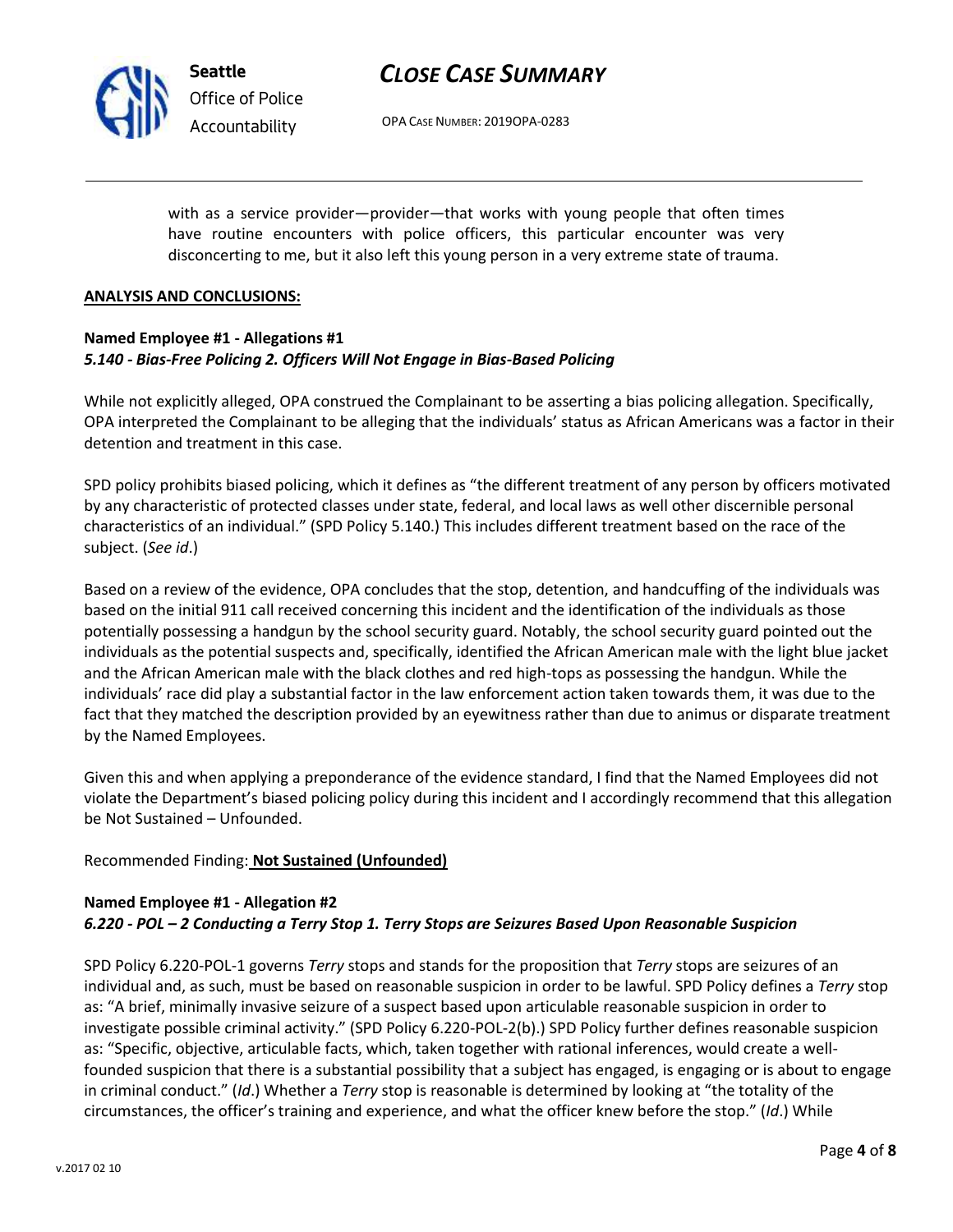

OPA CASE NUMBER: 2019OPA-0283

"[i]nformation learned during the stop can lead to additional reasonable suspicion or probable cause that a crime has occurred, it "cannot provide the justification for the original stop." (*Id*.)

As discussed above and in the Summary of Investigation, the officers responded to a call concerning several males who were observed possessing a handgun in front of the school, including one who was wearing a light blue jacket They were further informed that the males had walked behind the school. When the officers arrived at the school, they viewed the individuals situated behind the school, including the African American male with the light blue jacket. Given the facts available to them at the time, as well as due to the significant public interest in locating a handgun possessed in the immediate vicinity of a school that was locked down, the officers had a lawful basis to detain the individuals to investigate potential ongoing criminal activity. In addition, when the officers spoke with the school security guard, who said he was an eyewitness to the incident, he confirmed that he saw a handgun, and identified the individuals as those who had possessed and/or been around the handgun. As such, this provided the officers with an additional lawful basis to continue to detention.

While a handgun was never located on the persons of any of the individuals or on school grounds, this fact does not vitiate the officers' reasonable suspicion to conduct the stop and detention. It further does not yield improper the decision to detain the individuals for over an hour and to search them.

For the individuals and the Complainant, this will almost certainly seem to be an unfair result. In that respect, this case is emblematic of the limitations of an OPA investigation. Here, after being stopped and held for over an hour, the individuals were then expected to go to school, to focus and not act out, and to go on with their lives all while experiencing the mental toll of being detained and handcuffed by armed police officers. On the other hand, the Named Employees responded to a report of an armed person on school grounds and to a school on lockdown. They were required to thoroughly investigate this matter, which they believed could involve significant threats of potential harm, including detaining the individuals for their and the officers' safety. They did so efficiently and competently. The BWV indicated that, during this incident, the officers were calm and tried to reassure the individuals that they were not in danger. Indeed, NE#1 took tactical risks by approaching individuals who he believed were potentially armed with his hands up and with his firearm holstered; however, he appeared to do so for the admirable purpose of de-escalating and ensuring a peaceful resolution to the situation.

OPA must evaluate the officers' conduct in the context of applicable laws and policies. When doing so, it is clear that they acted within these parameters. These findings will not, however, address the concerns articulated by the Complainant and likely felt by the individuals. OPA believed at the inception of this case and still believes that mediation or a dialogue between officers – not necessarily the Named Employees – and the individuals would do significantly more to facilitate understanding and a potential resolution than this investigation. However, for several reasons, that was not feasible. OPA hopes that such a conversation involving the individuals will still occur in the future and that this discussion can address some of the questions that OPA simply cannot answer.

Ultimately, with regard to the matter within OPA's jurisdiction – the *Terry* stop of the individuals, OPA concludes that the Named Employees' law enforcement action was supported by reasonable suspicion and, as such, recommends that this allegation be Not Sustained – Lawful and Proper.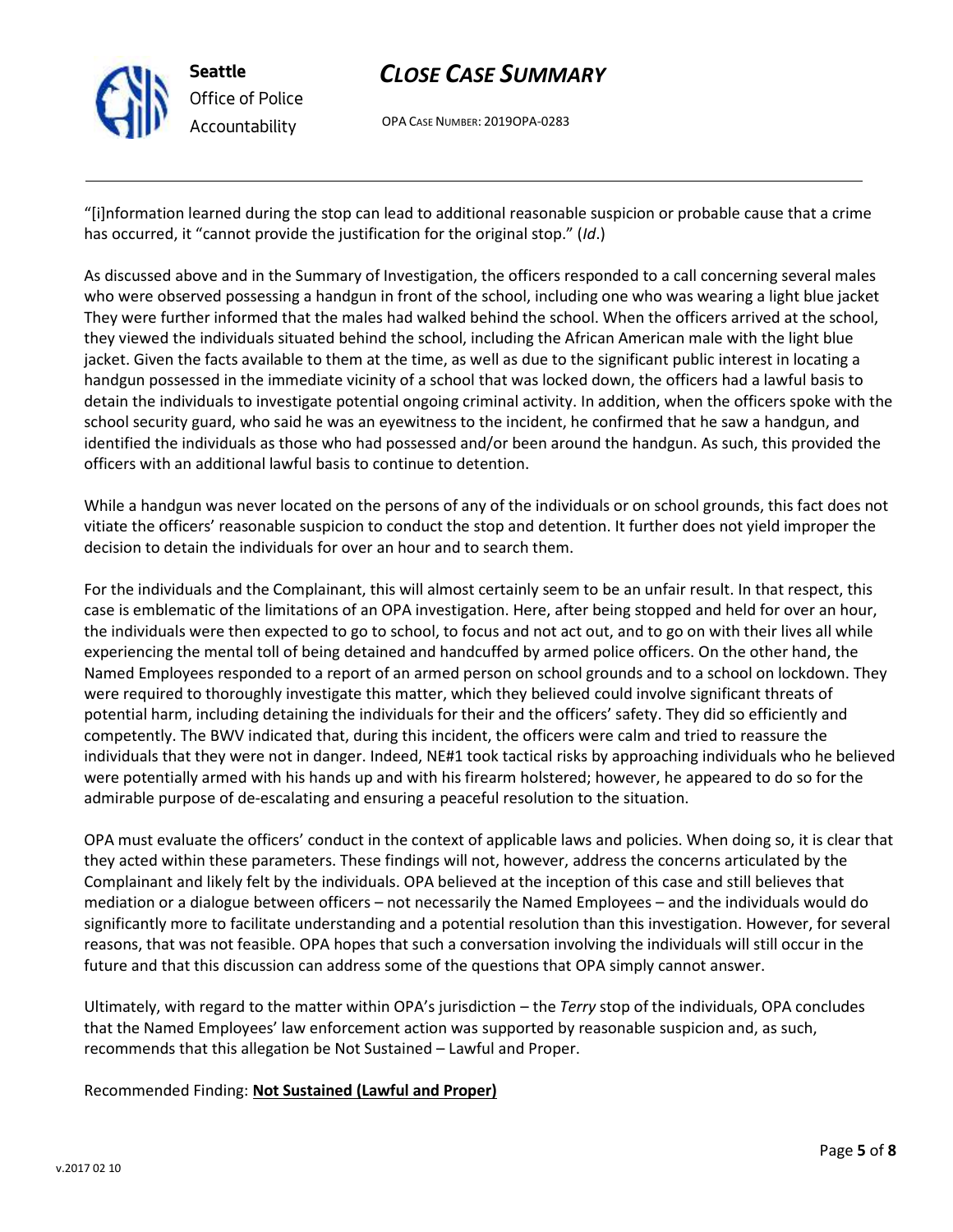

# **Seattle** *Office of Police Accountability*

# *CLOSE CASE SUMMARY*

OPA CASE NUMBER: 2019OPA-0283

### **Named Employee #1 - Allegation #3**

*6.220 - POL – 2 Conducting a Terry Stop 2. During a Terry Stop, Officers Will Limit the Seizure to a Reasonable Scope*

This allegation was classified for investigation given that the individuals were detained for over an hour in handcuffs, were searched multiple times, and due to the fact that the officers drew their firearms during the detention. This prompted an examination of whether the *Terry* stop exceeded a reasonable scope.

SPD Policy 6.220-POL-3 requires that officers limit a seizure to a reasonable scope. The policy further states that: "Actions that would indicate to a reasonable person that they are being arrested or indefinitely detained may convert a *Terry* stop into an arrest requiring probable cause or an arrest warrant." (SPD Policy 6.200-POL-3.)

A *Terry* stop must last no longer than is necessary to verify or dispel the officer's suspicion, and the investigative methods employed must be the least intrusive means reasonably available to effectuate the purpose of the detention. *See State v. Williams*, 102 W.2d 733, 738-40, 689 P.2d 1065 (1984). In addition, and as a general matter, the most serious the crime at issue is, the more lee-way officers have to expand the scope of the detention. *See*, *e.g.*, *State v. Thierry*, 60 Wn. App. 445, 803 P.2d 844 (1991) ("Officers may do far more if the suspect conduct endangers life or personal safety than if it does not."); *State v. McCord*, 19 Wn. App. 250, 576 P.2d 892, review denied, 90 Wn.2d 1013 (1978) (seriousness of suspected crime bears on the degree of suspicion needed to make the stop and the extent of the permissible intrusion after the stop). Additional law enforcement actions found permissible in the context of a Terry stop includes: the manipulation of clothing; separating detainees for questioning; holding detainees at the scene while awaiting assistance from other officers; drawing firearms; and handcuffing. Moreover, while a presumptively valid *Terry* stop should not exceed 20 minutes, the detention may be extended where the officers are diligently investigating the potential criminal activity. Moreover, where, as here, K-9 officers are called to the scene to assist in the investigation, detentions of well over an hour have been justified so long as the K-9 officer was timely requested. *See*, *e.g.*, *United States v. Donnelly*, 475 F.3d 946 (9th Cir.), *cert. denied*, 127 S. Ct. 2954 (2007) (over 90 minutes can be reasonable while waiting for a K9 unit); *United States v. Bloomfield*, 40 F.3d 910, 917 (8th Cir. 1994) (a one-hour detention upon reasonable suspicion to wait for a drug dog was reasonable).

Given the severity of the suspected crime here – the possession of a handgun on school grounds – the officers were legally entitled to extend the scope of the *Terry* stop in the manners detailed herein. Moreover, the officers summoned a K-9 officer in a timely fashion (13 minutes after handcuffing the individuals) and, as such, they were permitted to significantly extend the stop to allow for the K-9 to arrive and to conduct a search for the handgun.

For these reasons, I recommend that this allegation be Not Sustained – Lawful and Proper.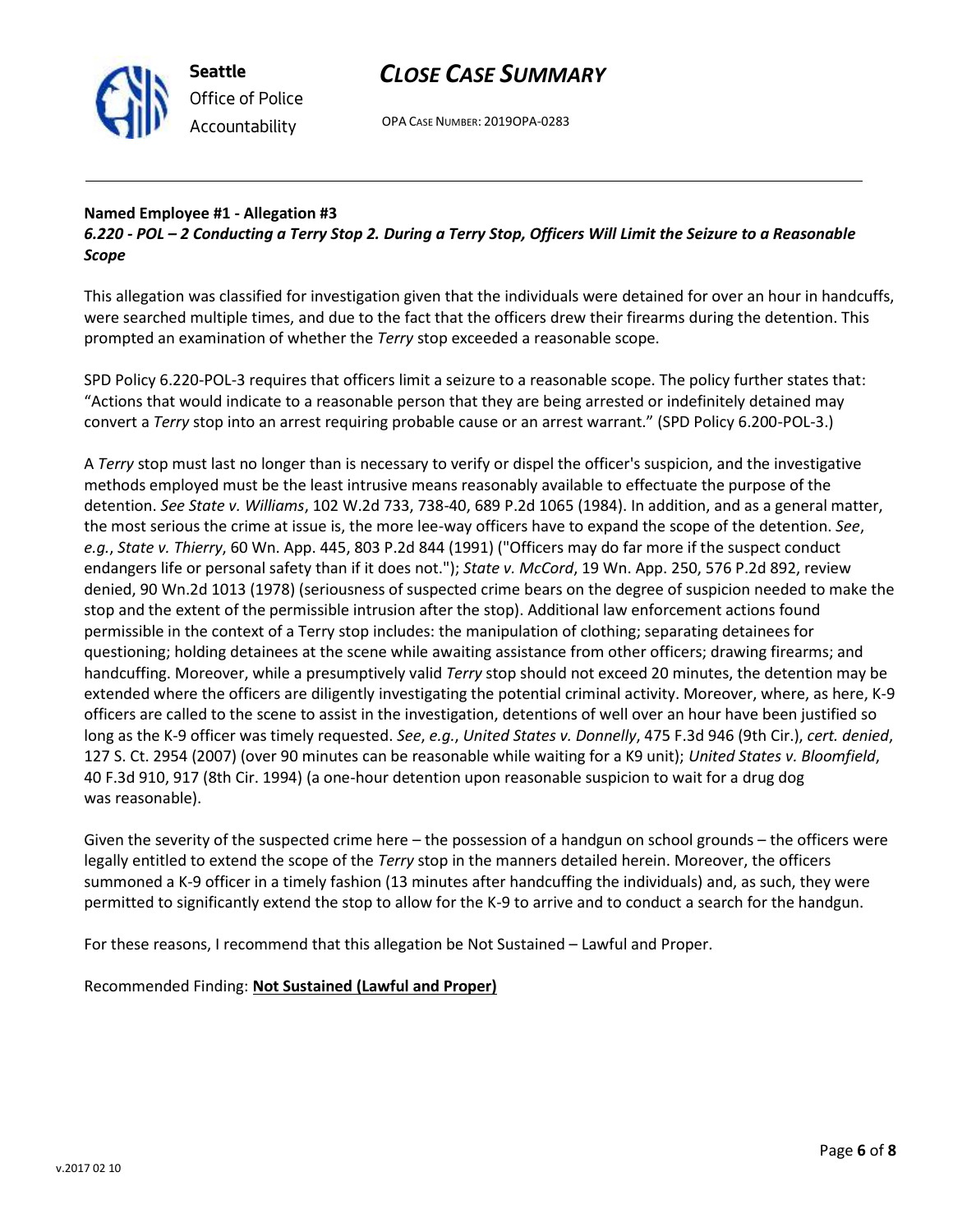

**Seattle** *Office of Police Accountability*

# *CLOSE CASE SUMMARY*

OPA CASE NUMBER: 2019OPA-0283

### **Named Employee #2 - Allegations #1** *5.140 - Bias-Free Policing 2. Officers Will Not Engage in Bias-Based Policing*

For the same reasons as stated above (*see* Named Employee #1, Allegation #1), I recommend that this allegation be Not Sustained – Unfounded.

Recommended Finding: **Not Sustained (Unfounded)**

## **Named Employee #2 - Allegation #2** *6.220 - POL – 2 Conducting a Terry Stop 1. Terry Stops are Seizures Based Upon Reasonable Suspicion*

For the same reasons as stated above (*see* Named Employee #1, Allegation #2), I recommend that this allegation be Not Sustained – Lawful and Proper.

Recommended Finding: **Not Sustained (Lawful and Proper)**

### **Named Employee #2 - Allegation #3** *6.220 - POL – 2 Conducting a Terry Stop 2. During a Terry Stop, Officers Will Limit the Seizure to a Reasonable Scope*

For the same reasons as stated above (*see* Named Employee #1, Allegation #3), I recommend that this allegation be Not Sustained – Lawful and Proper.

Recommended Finding: **Not Sustained (Lawful and Proper)**

### **Named Employee #3 - Allegations #1** *5.140 - Bias-Free Policing 2. Officers Will Not Engage in Bias-Based Policing*

For the same reasons as stated above (*see* Named Employee #1, Allegation #1), I recommend that this allegation be Not Sustained – Unfounded.

Recommended Finding: **Not Sustained (Unfounded)**

### **Named Employee #3 - Allegation #2** *6.220 - POL – 2 Conducting a Terry Stop 1. Terry Stops are Seizures Based Upon Reasonable Suspicion*

For the same reasons as stated above (*see* Named Employee #1, Allegation #2), I recommend that this allegation be Not Sustained – Lawful and Proper.